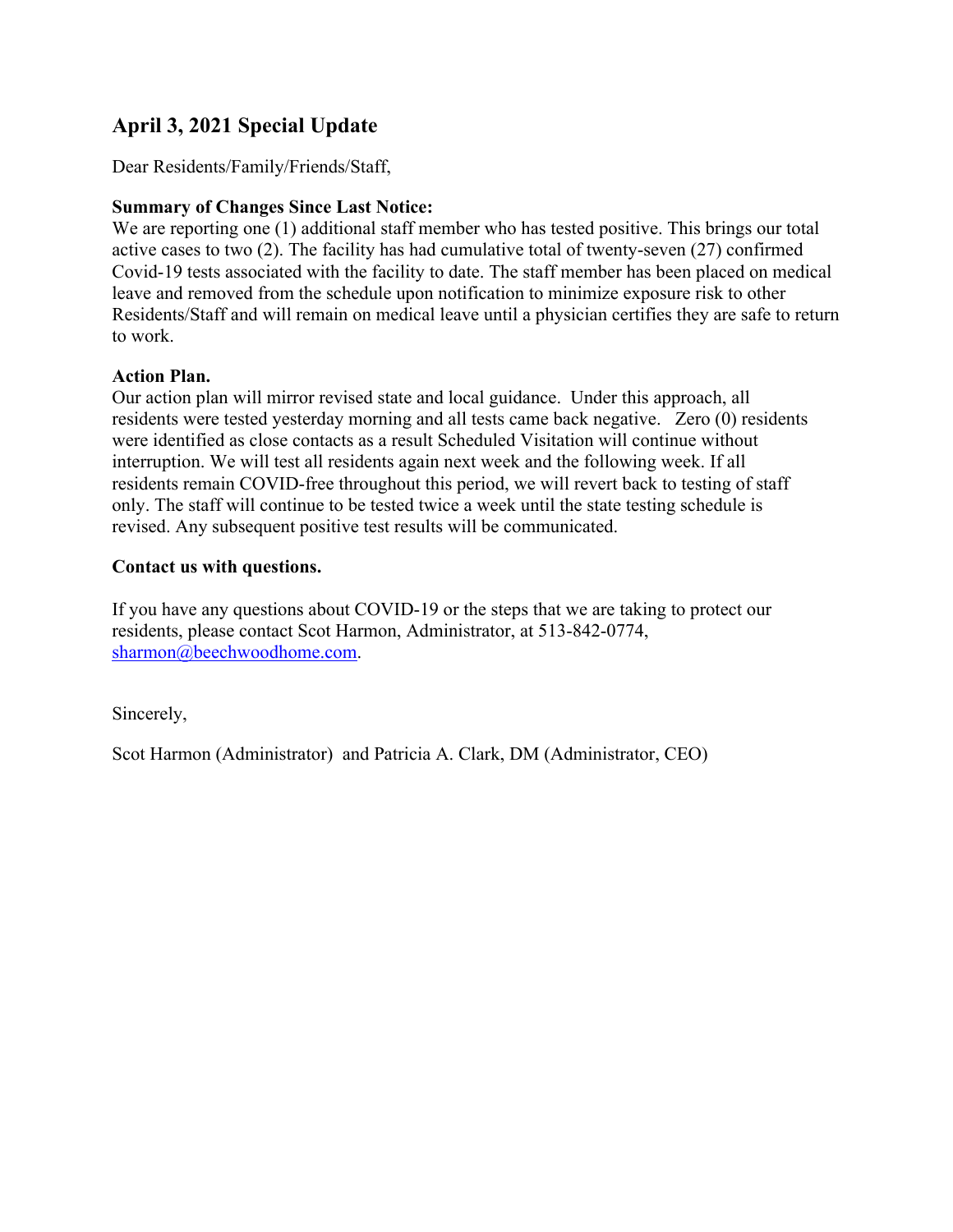

# April 9th Update

Residents/Family/Friends/Staff,

**Covid-19 Status:** We have had no known positive resident cases of COVID-19!

**Happy 1st Anniversary to our DON Kendra Smith**: Kendra joined our team in March last year as our Director of Nursing, just as all our lives took an unexpected turn for the unknown. She has tirelessly led the nursing team during the pandemic, and we want to congratulate her for the amazing Covid Free resident status that we proudly continue. We hope that more family members can meet her as the facility takes steps back to normalcy, something Kendra is very much looking forward to experiencing for the first time. When not at work, Kendra is chasing around five children, two dogs, mastering car mechanic skills or enjoying nature with her fiancé. She can be reached at ksmith@beechwoodhome.com.

**Weekend Front Door Access**: Beginning this weekend, the front doors will be open from 9:00 AM – 4:00 PM for resident use only on Saturdays and Sundays. A Weekend Security Guard will be upstairs at the desk controlling access through the doors. Staff and family members are not permitted to use this as an entrance into the facility due to Covid monitoring setup at the Garden Level Entrance.

**Make Up Shower Program**- Kendra is rolling out a program to ensure that any missed showers are made up shortly afterwards. This program will be monitored by our Supervisors and audited by Kendra.

**Scheduled In-Room Visitation:** Scheduled In-Room Visitation appears to be going well and we thank everyone for their compliance with the program structure. We encourage everyone to continue to follow infection control guidelines to prevent a surge of Covid specifically related to B.1.1.7 variant in Ohio. Appointments are available by scheduled request. Please e-mail melder@beechwoodhome.com to request a day/time for a visitation opportunity.

**Ohio Public Health Advisory System:** Hamilton County remains "red". This indicates "Level 3 Public Emergency: very high exposure and spread. Limit activities as much as possible". See https://coronavirus.ohio.gov for more information.

**Hamilton County's positivity rate**: has **remained stable** at 4.1%. The visitation program can continue as long as the positivity rate remains below 10%.

**Help Keep Us Covid-19 Free:** If you are experiencing any symptoms of Covid-19 or an upper respiratory infection, please stay away from the facility.

As always, if you have any questions please contact Scot Harmon sharmon@beechwoodhome.com (Administrator) and/or Patricia Clark pclark@beechwoodhome.com (CEO) and/or Heather Hefren hhefren@beechwoodhome.com (Director of Social Services). Sincerely,

Scot Harmon, Scot Harmon, Patricia A. Clark, DM Administrator CEO, Administrator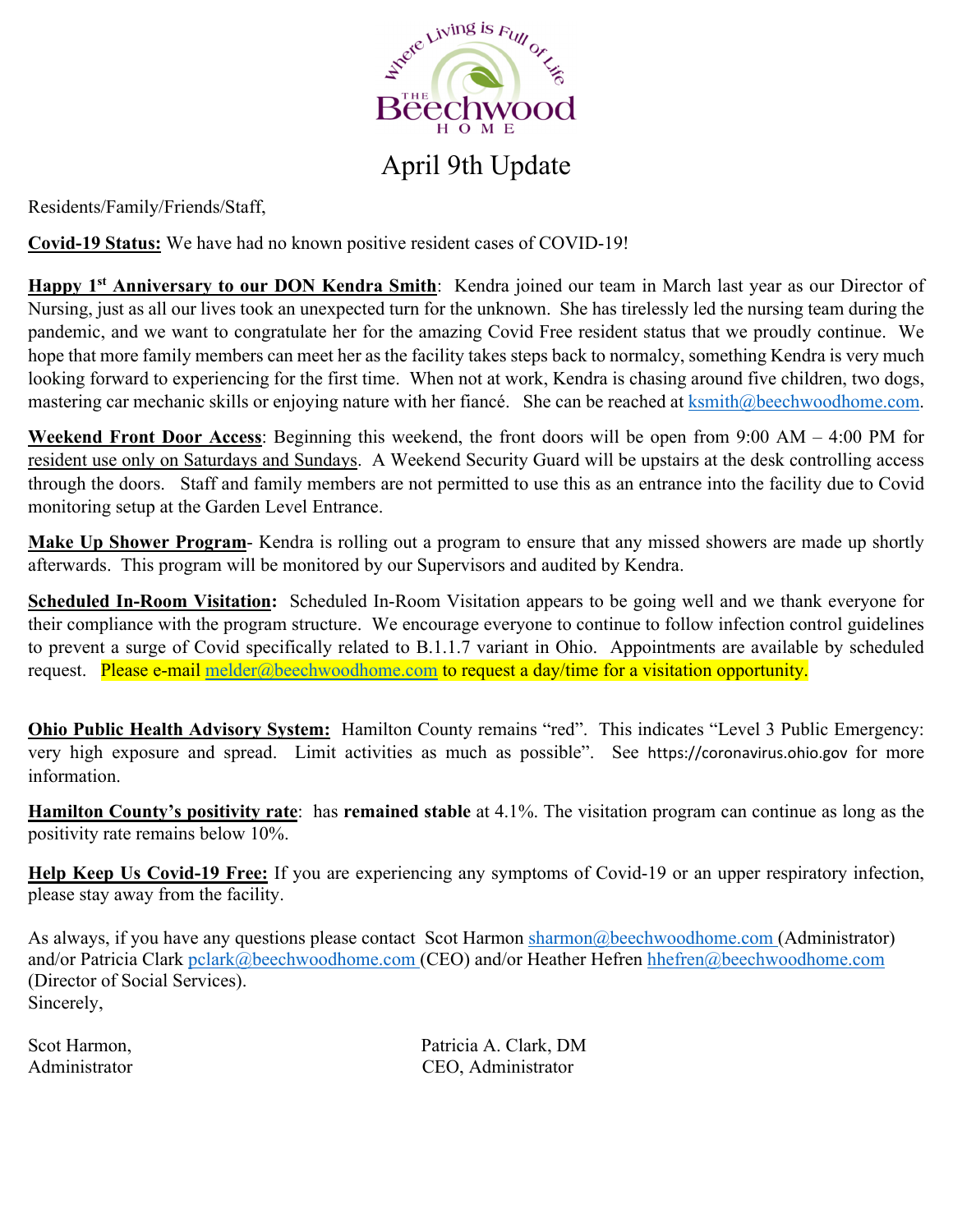April 9, 2021 Special Update

Dear Residents/Family/Friends/Staff,

Summary of Changes Since Last Notice:

We are reporting one (1) additional staff member who has tested positive. This brings our total active cases to two (2). The facility has had cumulative total of twenty-eight (28) confirmed Covid-19 tests associated with the facility to date. The staff member has been placed on medical leave and removed from the schedule upon notification to minimize exposure risk to other Residents/Staff and will remain on medical leave until a physician certifies they are safe to return to work.

Action Plan.

Our action plan will mirror revised state and local guidance. Under this approach, all residents were tested this morning and all tests came back negative. Nineteen (19) residents were identified as close contacts and all families of those residents have been contacted. We will test all residents again next week and the following week. If all residents remain COVID-free throughout this period, we will revert back to testing of staff only. The staff will continue to be tested until the state testing schedule is revised. Any subsequent positive test results will be communicated.

If the responsible party/POA for your loved one was not contacted this morning, the scheduled indoor visitation program remains in operation without any interruption.

If you have any questions about COVID-19 or the steps that we are taking to protect our residents, please contact Scot Harmon, Administrator, at 513-842-0774, sharmon@beechwoodhome.com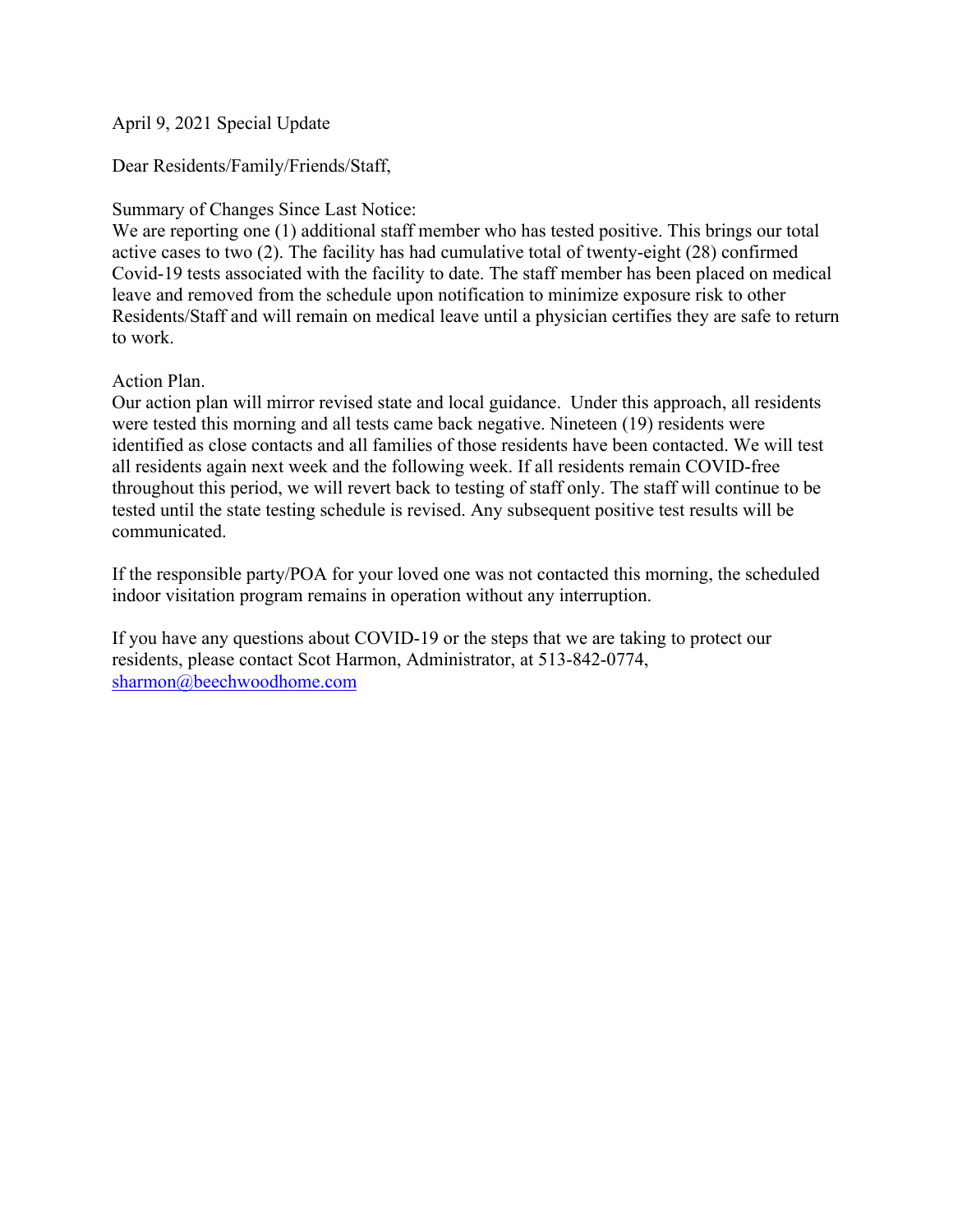

### April 16, 2021Update

Residents/Family/Friends/Staff,

**Covid-19 Status:** We have had no known positive resident cases of COVID-19!

**Help Keep Us Covid Free:** If you are experiencing any symptoms of Covid-19 or an upper respiratory infection, please stay away from the facility.

**Resident Quarantine**: Currently The Ohio Department of Health mandates that a resident who has had a possible exposure to covid-19 quarantine for 14 days regardless of vaccination status. We recognize that this is more restrictive than the current recommendations by the CDC and acknowledge your frustration if this occurs to you or your loved one. The facility is licensed and operates under ODH therefore this is something we are required to do. If/when this occurs to your loved one, scheduled in-room visitation is suspended per ODH however compassionate care visits are available for scheduling per ODH. We recognize that this is confusing as your visit experience is almost identical. The more significant impact is felt by the resident who needs to stay in their room for 14 days. We hope that ODH reflects CDC regarding this topic soon.

**Scheduled In-Room Visitation** B.1.1.7 is now the dominant strain of covid-19 in America and it is significantly more infectious than the wild type (original strain) leading to exponential growth of Covid cases over the last couple weeks across the country. Please do all that you can to slow the spread of Covid, so that this program can continue uninterrupted. Appointments are available by scheduled request. Please e-mail melder@beechwoodhome.com to request a day/time for a visitation opportunity.

**Ohio Public Health Advisory System:** Hamilton County remains "red". This indicates "Level 3 Public Emergency: very high exposure and spread. Limit activities as much as possible". See https://coronavirus.ohio.gov for more information.

**Hamilton County's positivity rate**: reporting unavailable this week. The visitation program can continue as long as the positivity rate remains below 10%.

As always if you have any questions/comments/concerns please contact me, Scot Harmon (Administrator) or Patricia Clark (CEO).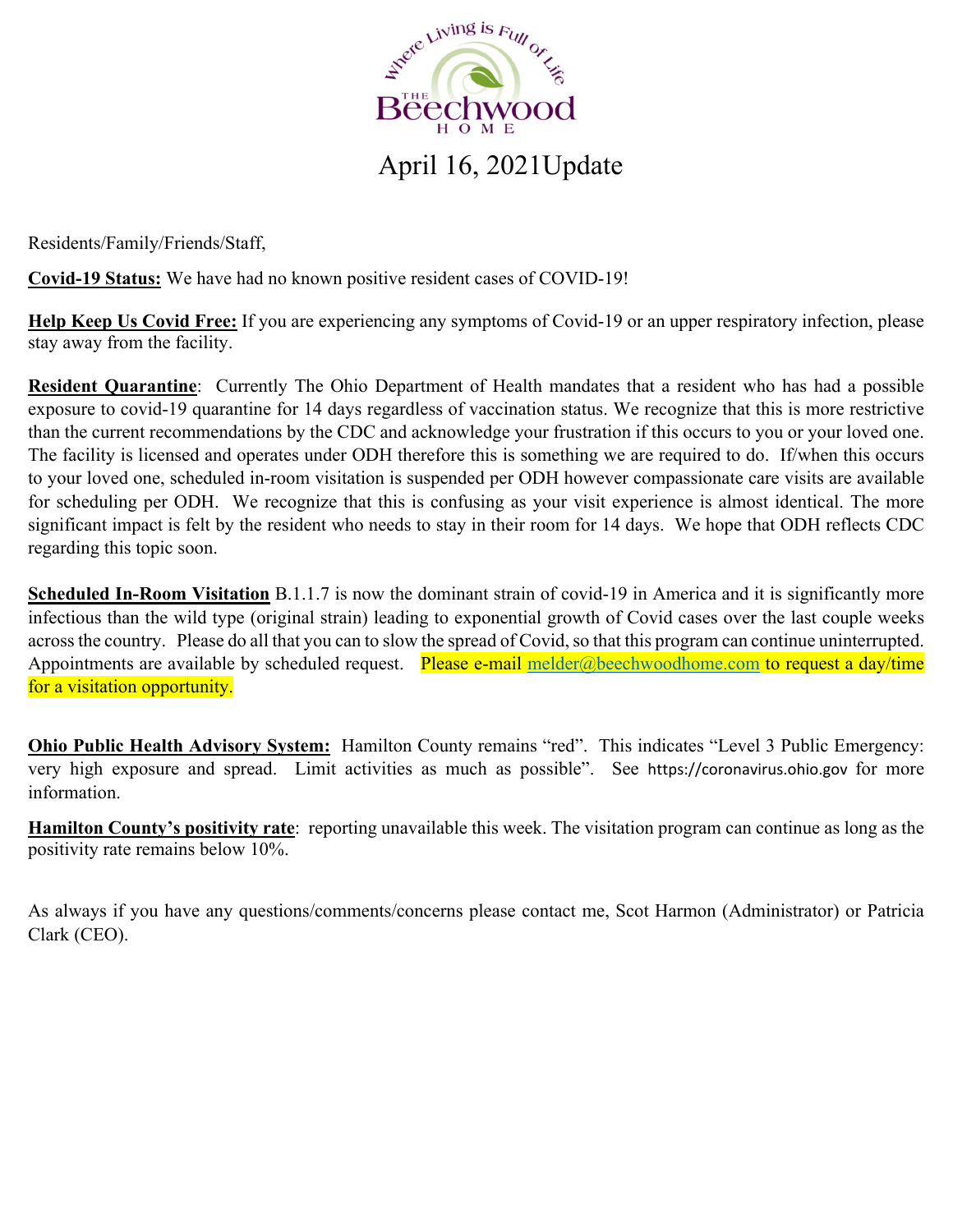

# April 23, 2021 Update

Residents/Family/Friends/Staff,

**Covid-19 Status:** We have had no known positive resident cases of COVID-19!

**PSA**: We strongly encourage everyone to read the article below about a nursing home in KY which resulted in 18 fully vaccinated residents contracting covid-19. Vaccination is a significant tool in the fight again Covid-19 however we also want to stress that no vaccine ever created protects someone from illness 100%. The Ohio Department of Health now allows visitors to enter the facility and the vaccination status of these individuals is unknown. While not required, we strongly encourage anyone who visits the facility get vaccinated as you may be engaging with a resident in way that does not adhere to best practices regarding infection control. We acknowledge that there are staff members who have declined the vaccine taking care of your loved ones however these individuals are mandated to be covid tested twice a week and any positive case are hopefully caught before it can spread within the facility. We also have monthly vaccine clinics and hope that our staff vaccination rate continues to improve each month. https://www.kentucky.com/news/coronavirus/article250862594.html

**Managing Risk**: We acknowledge covid fatigue is an emotion felt by many however a majority of Ohioans are still not fully vaccinated. For those that are fully vaccinated, it easily can be interpreted as a liberating experience resulting in a life that returns to normal however this is not recommended by medical experts, especially as the highly infectious variant B.1.1.7 is currently circulating in our community. Local hospitals in Cincinnati are experiencing a surge in covid related admissions. In Europe the spread of B.1.1.7 is being characterized as an epidemic within a pandemic. The Ohio Department of Health continues to have restrictions stricter for nursing homes than is recommended by the CDC for the general public because congregate care setting are especially prone to a covid-19 outbreak due to the density of individuals. The Emergency Planning Committee simply requests that everyone ask themselves "is this worth the exposure?" as they go about their lives.

#### **Mask Use Within the Facility**:

- Residents are required to wear a mask while attending a facility sponsored group activity.
- Visitors are required to wear a mask at all times while in the facility.
- Staff are required to wear a mask at all times in the facility unless they are working in a private office or eating while 6' apart from anyone.
- Residents are strongly encouraged to wear a mask while out of their room.

**Help Keep Us Covid Free:** If you are experiencing any symptoms of Covid-19 or an upper respiratory infection, please stay away from the facility.

**Scheduled In-Room Visitation** Please e-mail melder@beechwoodhome.com to request a visitation opportunity.

As always if you have any questions/comments/concerns please contact me, Scot Harmon (Administrator) or Patricia Clark (CEO).

**Heather Hefren MSW, LSW**

Director of Social Services **M:** 513-702-8301